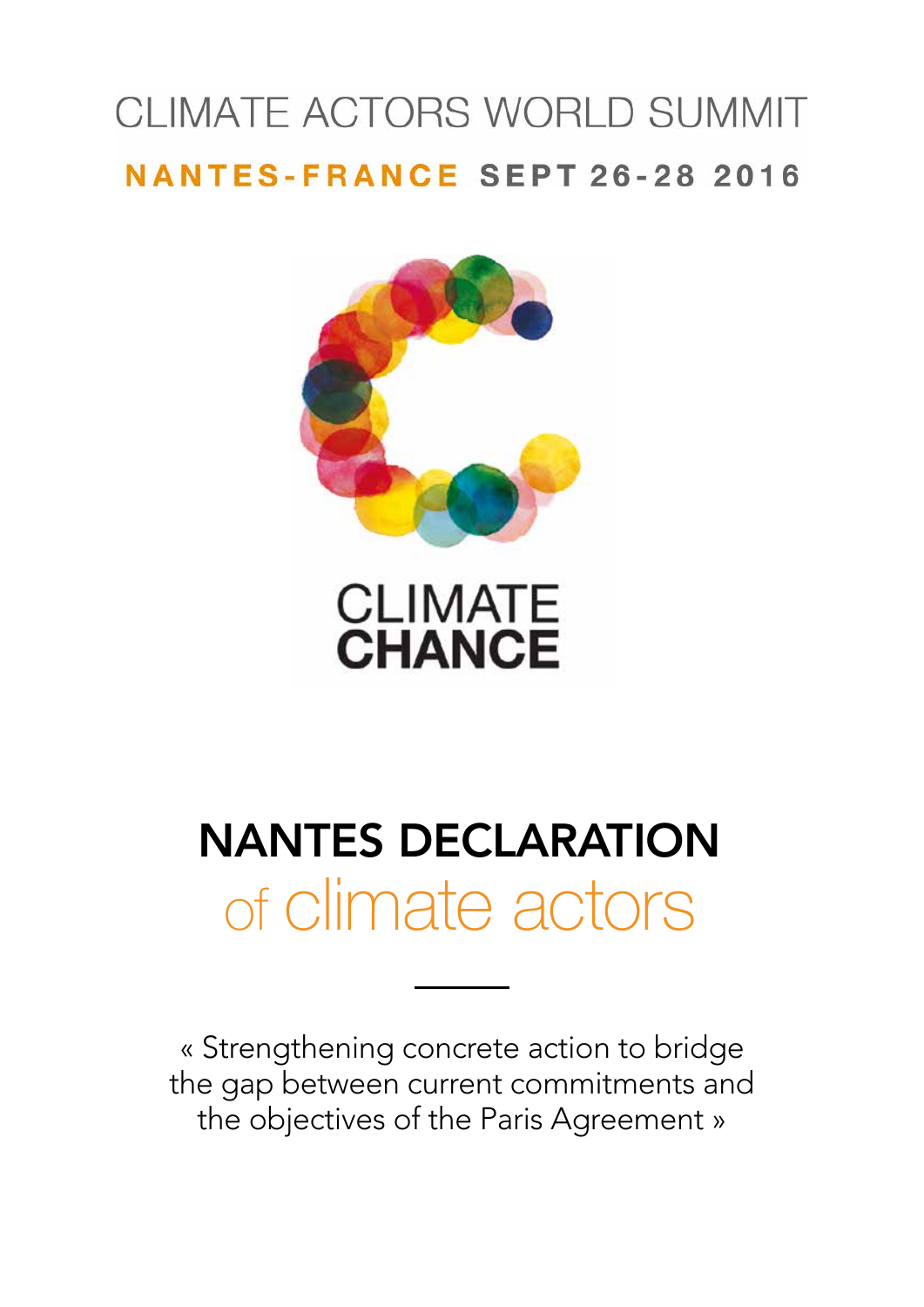2015 was the year when were adopted the global agreement on the 17 Sustainable Development Goals, in September in New York, and the Paris Agreement on climate in December, both within the United Nations. Scientists have warned that 2015 has been also the warmest year since the half of the 19th century. 2016 is again showing record temperatures, through the multiplication of extreme phenomena, which further demonstrate the acceleration of climate change.

Meeting in Nantes on the occasion of the first Climate Chance World Summit, we, non-State actors from all over the world, non-Party stakeholders acting beside the Contracting Parties to the UNFCCC (United Nations Framework Convention on Climate Change), strongly reaffirm our deep concerns about this extremely worrying situation, which results in catastrophic consequences on our societies' stability and future, and leads us towards a level of global warming which is not compatible with any sustainable development objectives.

Aware of the need for urgent action, we welcome the adoption of the Paris Agreement with a sense of hope. We note the importance of the common position reached by National Governments, and the fact that many of them finally seem to listen to what science has been saying on the absolute need to limit global warming well below 2°C, and to strive to stay below 1.5°C, and that they agreed to establish concrete mechanisms to mobilize, to promote expertise, partnerships between actors and review their commitments. Through the Lima Paris Action Agenda (LPAA) initiatives, renamed Global Climate Action Agenda, we note with satisfaction that concrete and daily action taken by non-State actors, civil society, local and regional governments and private sector is now better taken into consideration. Without their mobilization, National Governments would not be able to meet their own commitments.

Nevertheless, COP21 was a first step. Six weeks ahead of COP22, which will take place in Marrakesh, in Morocco, we wish to recall through this joint declaration the demands and the global

approach we affirmed in the World Summit Climate & Territories General Declaration, that was endorsed in July 2015 in Lyon: "*Measures aiming at limiting climate change must also help face the other great challenges of our century and vice-versa, such as poverty alleviation, access to sustainable energy, water, and other resources, sustainable urban and rural development, food sovereignty, gender equality, decent work and workers' rights, including those of farmers; respect for the rights of indigenous peoples, protection of forests and biodiversity, preservation of natural*  resources etc. Affirming and demonstrating these *synergies is necessary to engage all stakeholders into a successful greenhouse gas emissions phaseout pathway. Particular attention should be paid to adaptation actions, which have to foster resilience and a sustainable development at the local and subnational level, building on local and regional initiatives and traditional knowledge of indigenous peoples; the need to ensure a fair transition for territories, companies, and their employees during this period of transformation towards a low-carbon*  economy; and the need to strengthen the influ*ence of women and their capacity for action, in particular in local governance. We also recognize the fundamental role of education, since raising awareness among the youngest generations and strengthening their ability to take action are crucial challenges in a changing world. Involving them in our decisions, is ensuring transition*".

We do not lose sight of the fact that the aggregation of all nationally determined contributions proposed by National Governments would actually lead us on a  $+3^{\circ}$ C pathway, a dramatic rise of temperature to which our societies would not be able to adapt. Through the dynamics we have created by bringing together different actors in many thematic coalitions in the world, we affirm our strong willingness to further coordinate ourselves and put forward constructive and precise proposals to support National Governments in undertaking ambitious reviews of their proposed nationally determined contributions by 2018, under the "Facilitating Dialogue".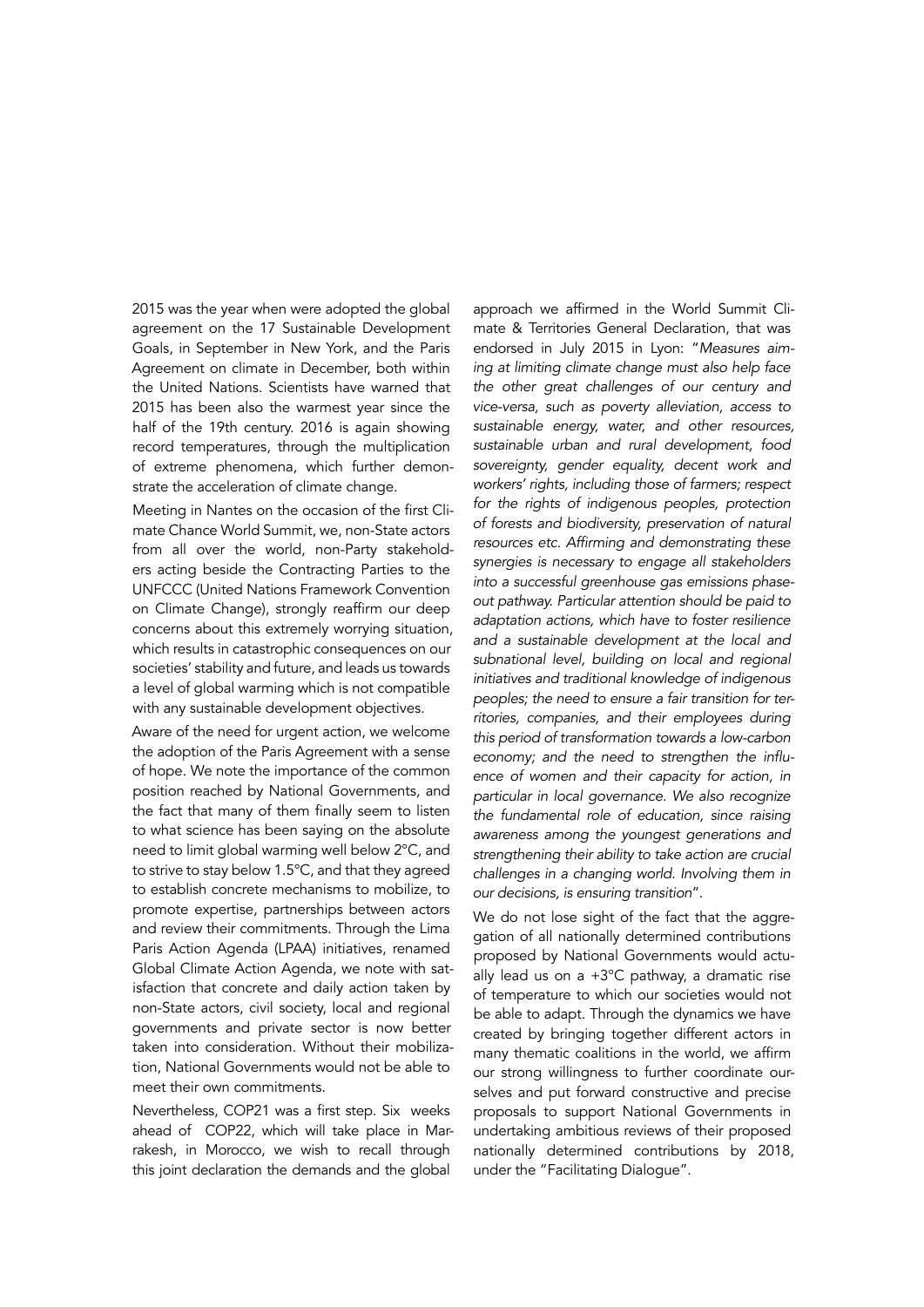## ON THE INTERNATIONAL AGENDA

Nine months after COP21, we welcome the ratification of the Paris Agreement by many countries, particularly China and the United States of America. We strongly support the rapid entry into force of the Paris Agreement and we urge National Governments who have not done it yet to do so, notably those from the European Union and the G20 States (India, Saudi Arabia, Russia, Japan, Australia, etc.).

#### **K** We recall the need for a convergence of strategies and implementation mechanisms, particularly on finance  $\lambda$

This will enable us to work on the implementation of the Paris Agreement as soon as possible, particularly to reinforce concrete actions during the pre-2020 period and send important signals to policy and economic actors at all levels. We believe that only a fast start implementation can create the necessary conditions for the review of nationally determined contributions before the Paris Agreement becomes effective.

Following notably the declarations of the Med-COP Climate Summit (Tanger, July 2016) and the Summit of African local leaders (Cotonou, September 2016), we reaffirm that the Climate Agenda and the Sustainable Development Goals (SDGs) are inseparable, and we recall the need for a convergence of strategies and implementation mechanisms, particularly on evaluation and

finance. Recalling the Paris Agreement mandate for countries to strive to develop national longterm strategies for low carbon development, we stress the importance of this process for achieving both climate and development imperatives. Limiting the global temperature rise to well below 2ºC, and even more so to 1.5°C, will require long-term planning to ensure that development trajectories are in line with these goals. We thus urge countries to begin the process as soon as possible.

We stress the importance of the use of funds mobilized by climate action, both mitigation and adaptation, for the development of sustainable cities and rural territories, considering that the New Urban Agenda that will be adopted by the UN member States during Habitat III Conference in Quito in October 2016 should show territorial coherence respecting the various global challenges we face.

> CLIMATE Cite **Pillotto**

Premier sommet des acteurs non-étatiques engagés dans la lutte The first summit of non-state actors involved in the fight against clin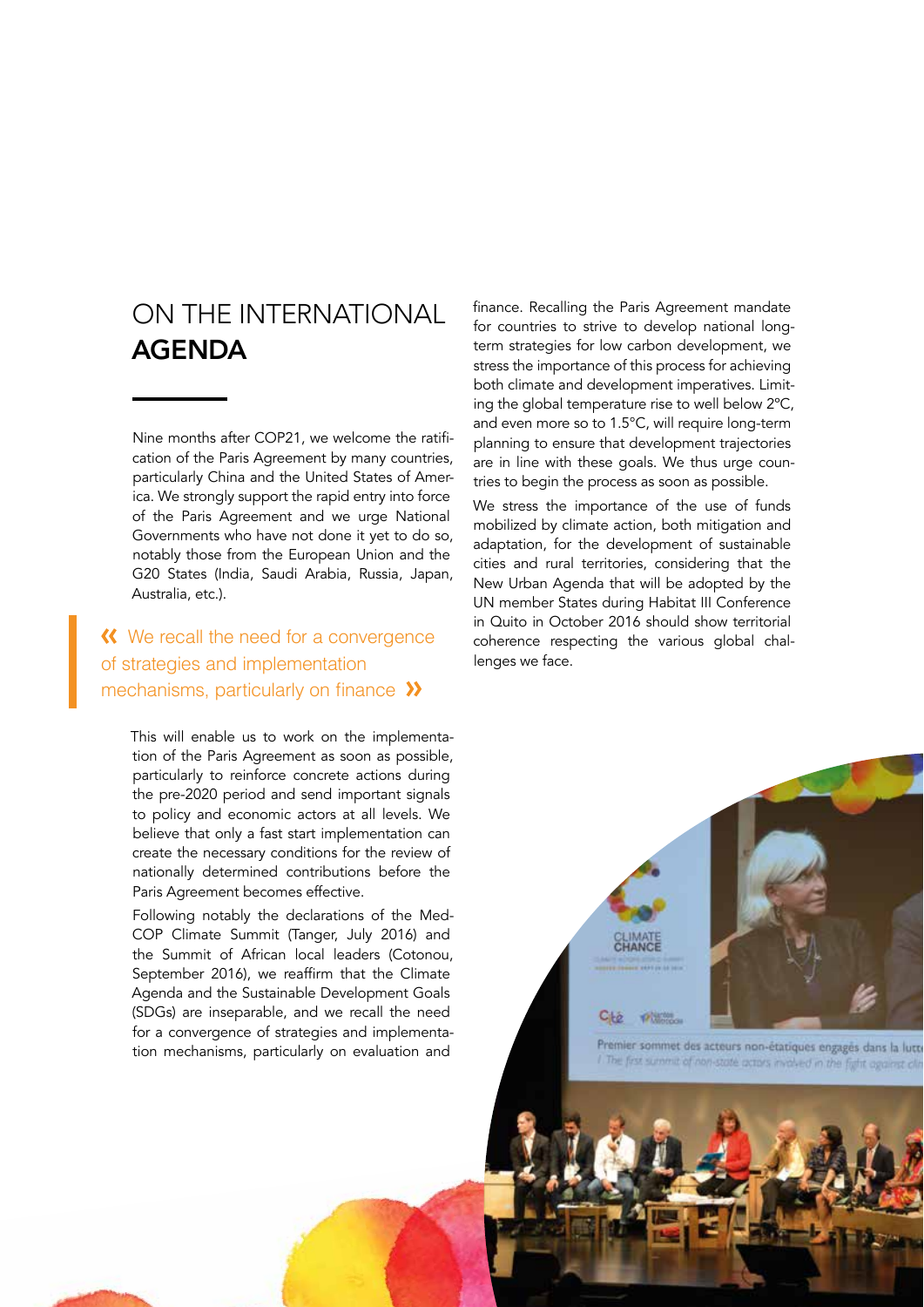We emphasize once again that mobilizing international funding, both private and public, is crucial to achieve the goals that the international community has set with the 17 SDGs including, among others, "Sustainable cities and communities", "Ensure availability and sustainable management of water and sanitation for all", "Affordable and clean energy", "Gender equality", "Quality education", "Life below water", "Sustainable economic growth and decent work", and "Climate action". We recall the necessity to stand concretely to the commitments made in Copenhagen by the developed countries to mobilize US\$100 billion per year as additional funding to climate action, but we insist equally on the necessity of keeping coherence across international funding: working on criteria that avoid the financing of projects and infrastructures contradictory to this climate and sustainable development agenda must be a priority to the international community. It is also essential for the implementation of the Paris Agreement and of Agenda 2030 that existing financial flows in the local and national economy become consistent with the mandate of these two agreements and we as non-State actors see a key role for us in ensuring that.

We also recall the strategic importance of building capacity of local and regional stakeholders' (governance, engineering and financing expertise, innovation, etc.) and to facilitate enhanced direct access to financing mechanisms and improve their ability to manage directly and through their local priorities such funding.

We reaffirm that those financing mechanisms will only be effective if they promote transparency and are allocated to the actors capable to take concrete action on a daily basis in the territories they are familiar with. We call upon the implementation of mechanisms allowing local and regional governments, civil society and local economic stakeholders in developing countries to access new financing tools, such as the Green fund and the reinforcement of those funds that are used for small-scale projects but with significant and

replicable impact, where they are still too often monopolized by heavy infrastructure projects. When allocating funds, we call on the introduction of criteria which include the respect of human rights, gender equality, the rights of indigenous people and environmental integrity, and speak in favor of multi-stakeholder/multi-level projects. Through appropriate tools better tailored territories' savings and resources on climate and sustainable development goals should be mobilized and pooled together, in order to support civil societies, and local and regional governments' projects at the local level, emphasizing notably the importance of facilitating women's and indigenous communities, as well as local communities' access to these financing mechanisms.

We insist particularly on the adaptation issues that should be integrated into all major areas of action, which involves close coordination of interventions, placing the priority on access to basic services, and an enhanced dialogue with actors on the ground. If this issue is not taken into consideration, many public actions will be ineffective. Without being exhaustive, we emphasize in particular the integration of climate risk in all territorial planning, notably on coastal areas, in terms of continuity and safeguard of the activities and employments, and of course on the issues related to water, the key issues highlighted at the Summit in Rabat (July 2016) "Water Security for Climate Justice". We insist on integrated water resources management, prevention, preparedness and response to emergencies, building climate and hydrological knowledge. Climate change adaptation must be financed accordingly to the existing challenges, focusing on the provision of donation for the most vulnerable countries and populations, together with by capacity building in developing territories and Small island States.

We consider that the valorization of the co-benefits of mitigation and adaptation actions should be further considered, since they can reinforce the acceptance of actions. The mobilization for air quality is a prime example. Energy efficiency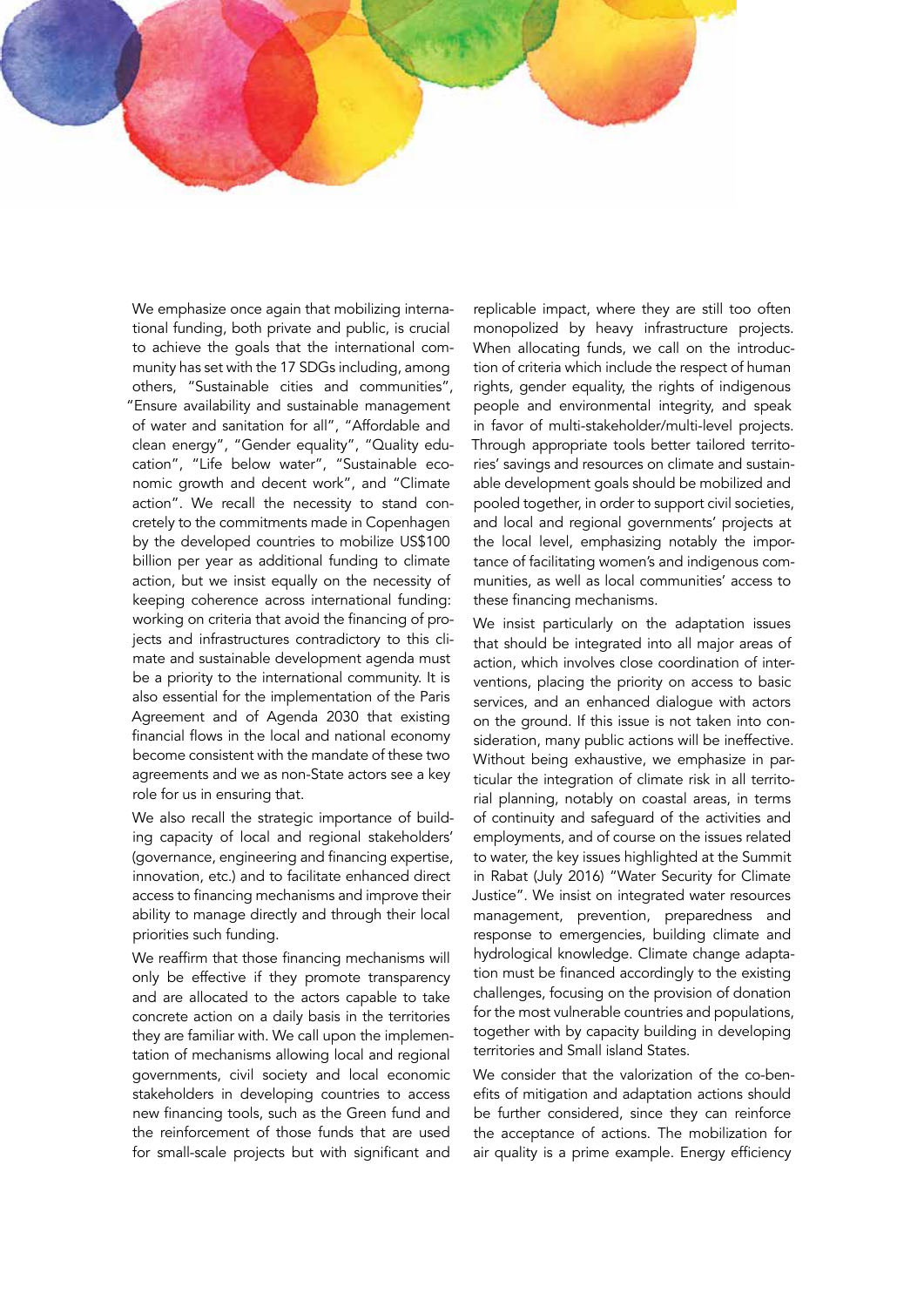or soft mobility development are mutually supportive to fight against climate change and protect health, by limiting inhalation of pollutants. In that respect, integrated approaches, such as Air-Climate-Energy, and systemic, such as circular economy, are to be prioritized, and should inform the policymaking process for the planning and implementation of countries' long-term low carbon climate-resilient development strategies. We also point out that, thanks to the energy transition and decarbonisation of the economy, which are necessary to combat climate change, benefits will be also significant in terms of employment and development. We also support the development of more precise criteria and appropriate tools that allow analyzing better the negative and positive "externalities" of projects, as well as their accurate reflection in pricing, in order to favor more intense socio-economic co-benefits. The most carbon intensive sectors and regions should benefit from adequate accompanying measures.

We consider that better access to renewable energy for all must be one of the main priorities of the international agenda in the following years, both in terms of skills' transfers and financing. The declaration of the Summit for Local Leaders hosted by the city of Paris during COP21 affirmed some goals that we support: "D*eliver up to 3.7 gigatons of urban greenhouse gas emissions reductions annually by 2030 — the equivalent of up to 30 % of the difference between current national commitments and the 2 degree emissions reduction*  pathway identified by the scientific community, *and support ambitious long-term climate goals such as a transition to 100 % renewable energy in our communities, or a 80 % greenhouse gas emissions reduction by 2050*". We emphasize here again that a decentralized approach, relying on local and subnational governments, local actors and civil society, which is the fundamental driver for high-level engagement of all and for all, should be at the heart of any strategy for successfully achieving these goals.

 A decentralized approach should be at the heart of any strategy for successfully achieving these goals >>>

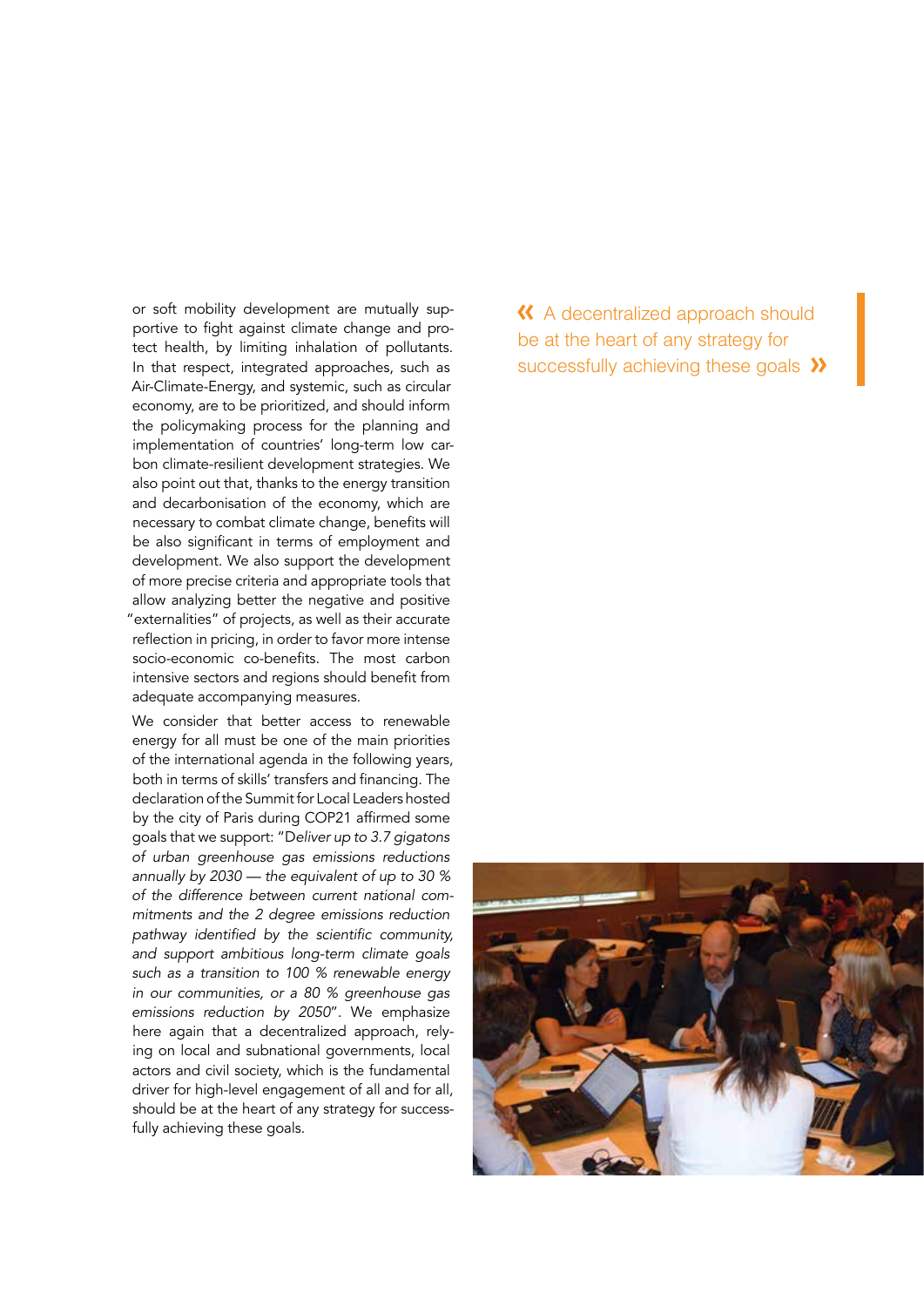# OUR PLEDGES

Climate action can only be effective if it manages to bring together and engage all actors being in capacity to engage. We take our share of responsibility and are committed to continue building coalitions gathering all non-State stakeholders involved in all key areas (transport, energy, water, ocean, agriculture, circular economy, financing, partnership, etc.), looking for an expansion that ensures a balance between regions and types of stakeholders, creating spaces for dialogue between different types of actors (researchers, associations, citizens, businesses, local and subnational governments, trade unions, farmers, investors, development finance institutions, etc.) in the spirit of a multi-stakeholder and multi-level governance, seeking dynamic compromises between stakeholders representing diverse views, relying on a governance based on transparency, inclusiveness and shared thinking. Citizens' awareness raising regarding climate mitigation and adaptation must be part and parcel of the new approach we so earnestly desire.

At the next Climate Chance Summit, which will take place in autumn 2017 in Morocco, we will track progress made through the concrete dynamics and we will go into the detail of the proposals for the next meeting scheduled in 2018. With no delay, we will exchange our first proposals with National Governments and the relevant UN institutions and processes, aiming to strengthen and accelerate implementation. We are also committed to produce reliable and accurate data, to participate in the expertise and reporting processes, established under the UNFCCC, to pay special attention to the quality and transparency of the selected initiatives, and to respect human rights',

with a strengthened focus on gender equality.

Our approach is tailored as a process aimed at strengthening territorial action, which we know is effective and efficient. Therefore, we propose to elected representatives and their networks to dialogue with our coalitions with the view to strengthening their own agendas, and to bring together all non-State actors who are present in their territories. The commitments taken at the World Summit on Climate and Territories in Lyon by a number of cities and regions were an important contribution giving credibility to a scenario of climate stabilization in coherence with the objectives of the Paris Agreement. We are available and interested to work with the IPCC in the preparation of its 2018 "S*pecial Report on impacts of reaching global warming of 1.5 °C above pre-industrial levels and related global greenhouse gas emission pathways*". Strengthening these commitments entails increased resources for local and subnational governments, and civil society, the further development of multi-stakeholder and multi-level governance, and enhanced cooperation between the different territorial levels.

Our mobilization will only be effective if it relies on enhanced dialogue with National Governments and UN bodies. We have welcomed the mechanisms of dialogue and collaboration with the non-State actors detailed in the Paris Agreement, on the process of expertise, on the continuity of the Action Agenda, and on the role of the «High-level Champions». We have signaled our willingness for a strong partnership within this framework and we ask the Parties to consider carefully the non-State actors' proposals on the governance of the Action Agenda, in which civil society in all its diversity must be involved, especially in monitoring and reviewing the initiatives integrating environmental, economic and social impacts, and all processes of expertise.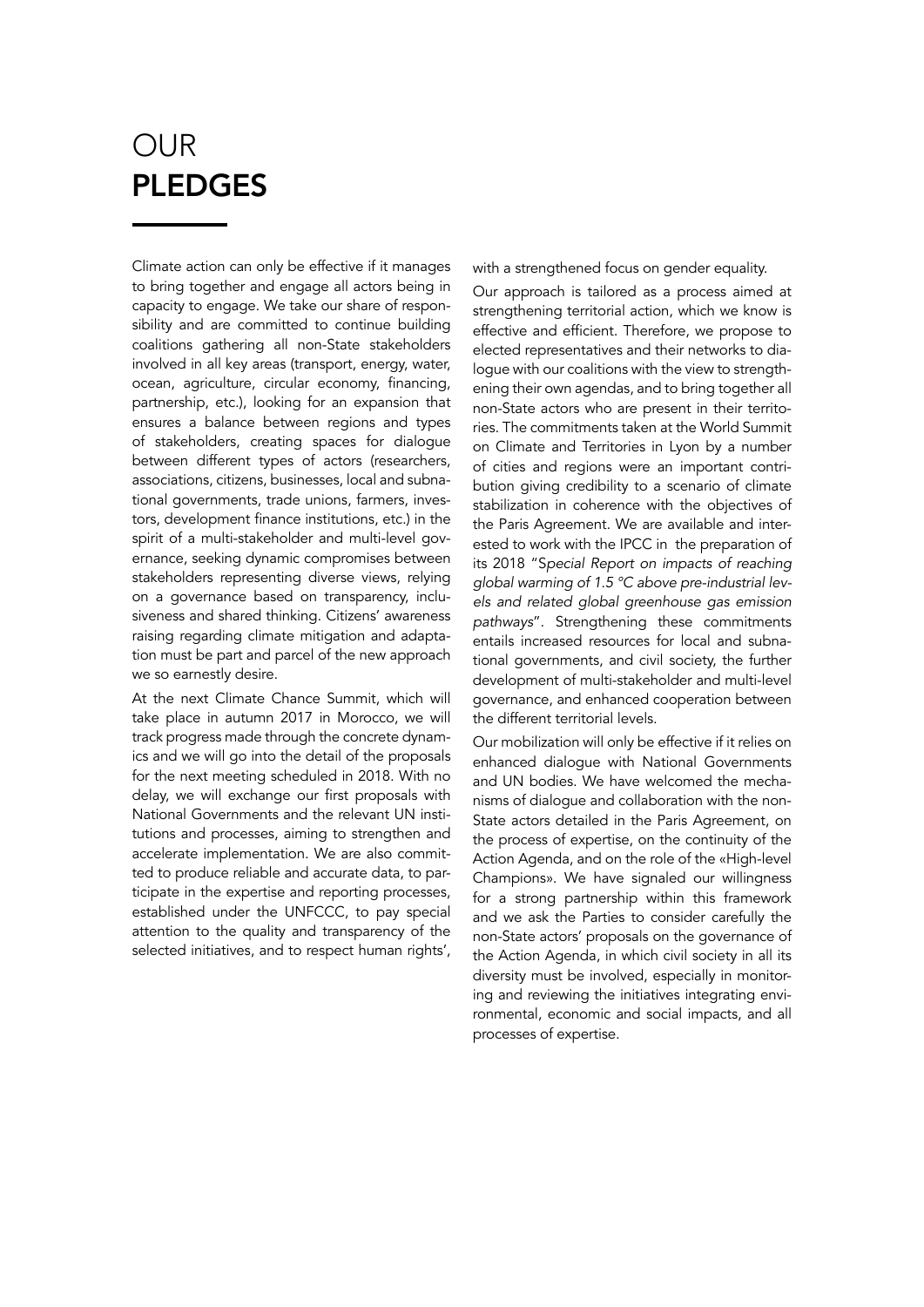### As of 19 of October 2016, this general declaration has been endorsed by the following organizations:

Local and Subnational Governments: UCLG (United Cities and Local Governments), ICLEI, C40, The Climate Group, nrg4SD, FMDV, CCFLA, Energy cities, CCRE-CEMR, Platforma, Eurocities, Climate Alliance, CPMR, AMF, AFCCRE, CUF, France urbaine, AMORCE, ATMO, ACR+, Coordination Africaine des Maires pour la Paix et le Développement (CAMPAD), Regroupement national des conseils régionaux de l'environnement du Québec, Régions de France, Union of Slovak Cities and Towns, Association Internationale des Villes Portuaires, Union des municipalités du Québec, Association des Municipalités du Burkina Faso. Business and Industry: ICC (International Chamber of Commerce) France, Global Compact France, CDP, Orée, Collège des Directeurs du Développement Durable (C3D), Ecopreneur. eu, Dutch Sustainable Business, ECE. Children and Youth: CliMates, GARJAN Nepal, Actions Vitales pour le Développement durable (AVD), Young Sustainable Development Solutions (YSDS), Les amis de Circée, Alliance pour l'Education à la Citoyenneté Planétaire (AECP), AJPD/Niger, Association des Jeunes pour le Développement Durable (AJDD), CFEEDD, Réseau Ecole et Nature, Avenir climatique, World Youth Parliament for Water, REFEDD. Indigenous People: IPO (Indigenous Peoples Caucus). Farmers: Confédération paysanne de Loire-Atlantique. NGOs : CClimate Action Network (CAN), World Wide Fund (WWF), CODATU, Green Cross, Enda énergie, FNE, FNH, GERES, RAC-F, CLER, 4D, Coalition eau, Partenariat Français pour l'Eau, Plateforme Océan et Climat, Eau vive internationale, International Network of Basin Organizations, Kynarou, EAST, Réseau Foi & Justice Afrique Europe, Afrique Yeelen, Programme Solidarité Eau, French Water Academy, Cercle français de l'Eau, Ateliers Capacités, Morija, Evangelical Social Action Forum (ESAF), FIDAREC, Association internationale pour Médina-Mary, Association des Jeunes Engagés pour la Prévention et la Réduction des Risques des Catastrophes, Cercle des communicants en décentralisation - 2CD, La Voûte nubienne, Association AFRICA, Fédération des sénégalais de la diaspora FSD, Habitat et Développement en Mauritanie (HABIDEM), Observateurs des Droits de l'Homme, Association des enseignants des sciences de la vie et de la terre Maroc (AESVT-MAROC), Alliance marocaine pour le climat et le développement durable (AMCDD), Coalition marocaine pour le justice climatique (CMJC), Tafarnout, Danielle Mitterrand France Libertés, Energies pour le Monde, Une Terre Indolore - Développement Durable UTI –DED, Clim'actions Bretagne Sud, Un cadeau pour la Terre, Monde Volontaire au Développement, Ojadec Afrique, Terre verte, Vélophonie, GPPEP, Comité 21, Comité 21 Québec, Club France Développement Durable, Global Local Forum, Neutroclimat, Climate Change Centre Reading, Green Crownding, Convergences, Open Odyssey, Ecopole, Association Bretagne Vivante-SEPNB, CAAPRODE Pointe-Noire/Congo-Brazzaville, Casa Africa Nantes, Energaia Spiruline, La Voie bleue, Métamorphose Outremers, Campagne Territoires de Commerce Équitable, Regional Ecological Center Bratislava, Forum maghrébin pour l'environnement et le développement, GRET, Alisée, Gevalor, BORDA, PLANETE+, European Cyclists' Federation, World Cycling Alliance, Italian Climate Network, Forum Chine-Europe, Secrétariat international de l'eau- Solidarité Eau Europe, Demain la Terre, APCC, Place to be, ANEF, Green Lab Center. Women and Gender: Women and Gender constituency, Women in Europe for a Common Future (WECF), OFERA Femme rurale, Women for Water Partnership, World YWCA, Espace Simone de Beauvoir. Workers and Trade Unions: International Trade Union Confederation (ITUC), CFDT, CFE-CGC. Cultural Actors: Centre Culturel Franco-Allemand, Acts of Love, On the Green road.